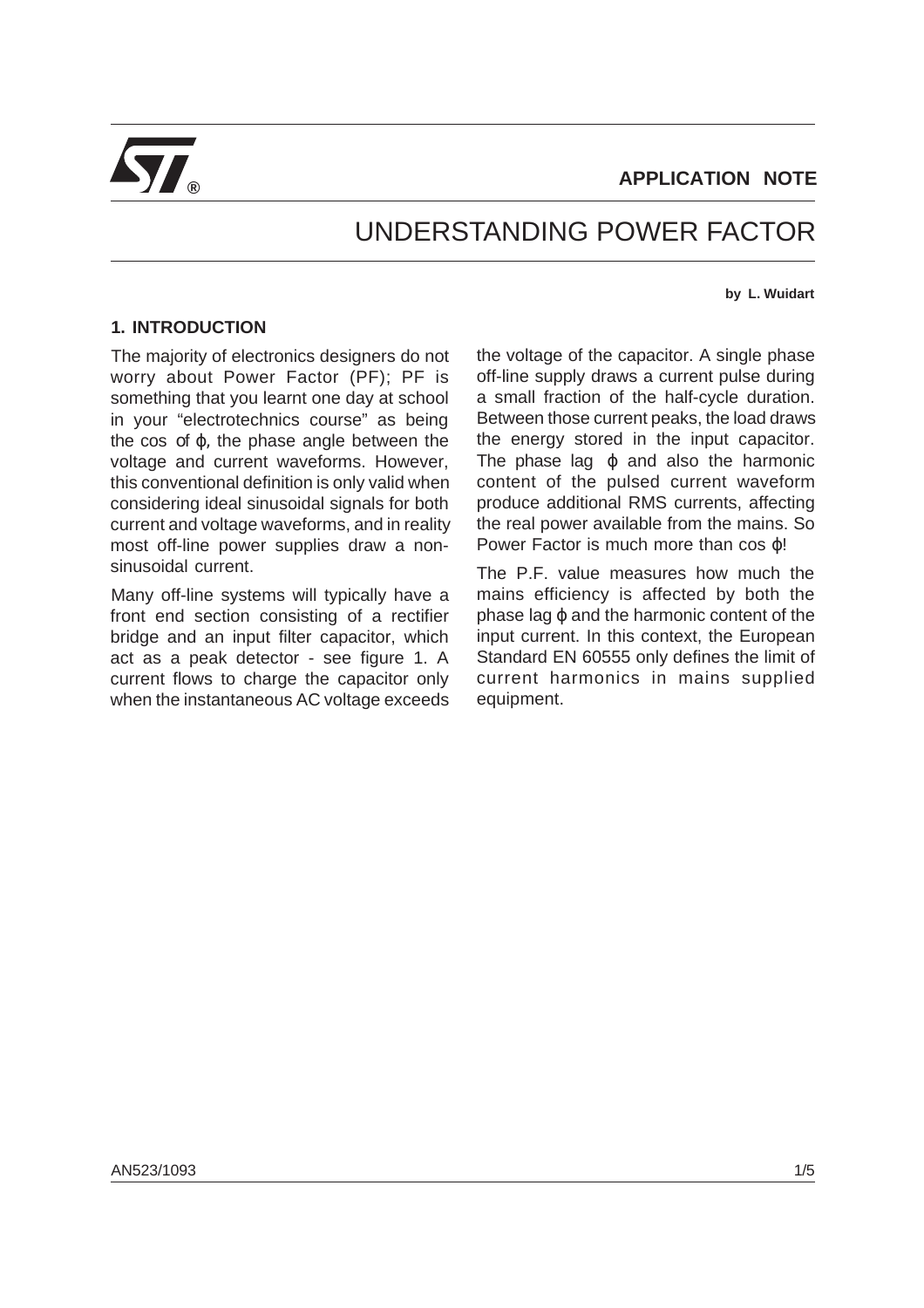## **APPLICATION NOTE**

**Figure 1:** Full-Wave Rectifier



## **2. THEORETICAL MEANING**

The Power Factor is defined by:

$$
P.F. = \frac{P}{S} = \frac{REAL \, Power}{APPARENT \, Power}
$$

## **2.1 Ideal sinusoidal signals**

For ideal sinusoidal voltage and current waveforms, if there is a phase difference  $\omega$ between the voltage and current waveforms, the total apparent power can be modelled as being composed of two components: one in phase with the input voltage, and the other 90° out of phase (in quadrature) with it - see figure 2.

Then by definition,

$$
P.F. = \frac{P}{S} = COS \varphi
$$

**Figure 2:**Power vectors of ideal sinusoidal signals



# **2.2 Non-ideal sinusoidal current**

Assuming that the mains voltage is an ideal sinusoidal voltage waveform, its RMS value is:

$$
V_{\text{RMS}}{=}\frac{V_{\text{peak}}}{2}
$$

If the current has been distorted in some way (for example as in figure 1) into a periodic non-sinusoidal waveform, applying a Fourier transform gives:

$$
I_{\text{RMS}(total)} = \sqrt{I_0 + I^2_{1\text{RMS}} + I^2_{2\text{RMS}} + \dots + I^2_{n\text{RMS}}}
$$

where  $I_0$  is the DC component of the current,  $I_{1RMS}$  the fundamental of the RMS current (that is the component at the frequency of the voltage input) and  $I_{2RMS}$  ...  $I_{nRMS}$  are the harmonics created by the distortion.

For a pure AC signal, there is no DC component and so  $I_0 = 0$ .

The fundamental of the RMS current can be modelled as in section 2.1 above as an inphase component  $I_{1RMSP}$  and a quadrature component  $I_{1RMSO}$ , and so the RMS current can be expressed as:

$$
I_{\text{RMS}(total)} = \sqrt{I_0 + I_{\text{7RMS P}} + I_{\text{7RMS Q}} + \sum_{n=2}^{\infty} I_{nRMS}^2}
$$

Then, the Real Power is given by the RMS voltage multiplied by the in-phase current:

$$
P = V_{RMS} . I_{1RMS P}
$$

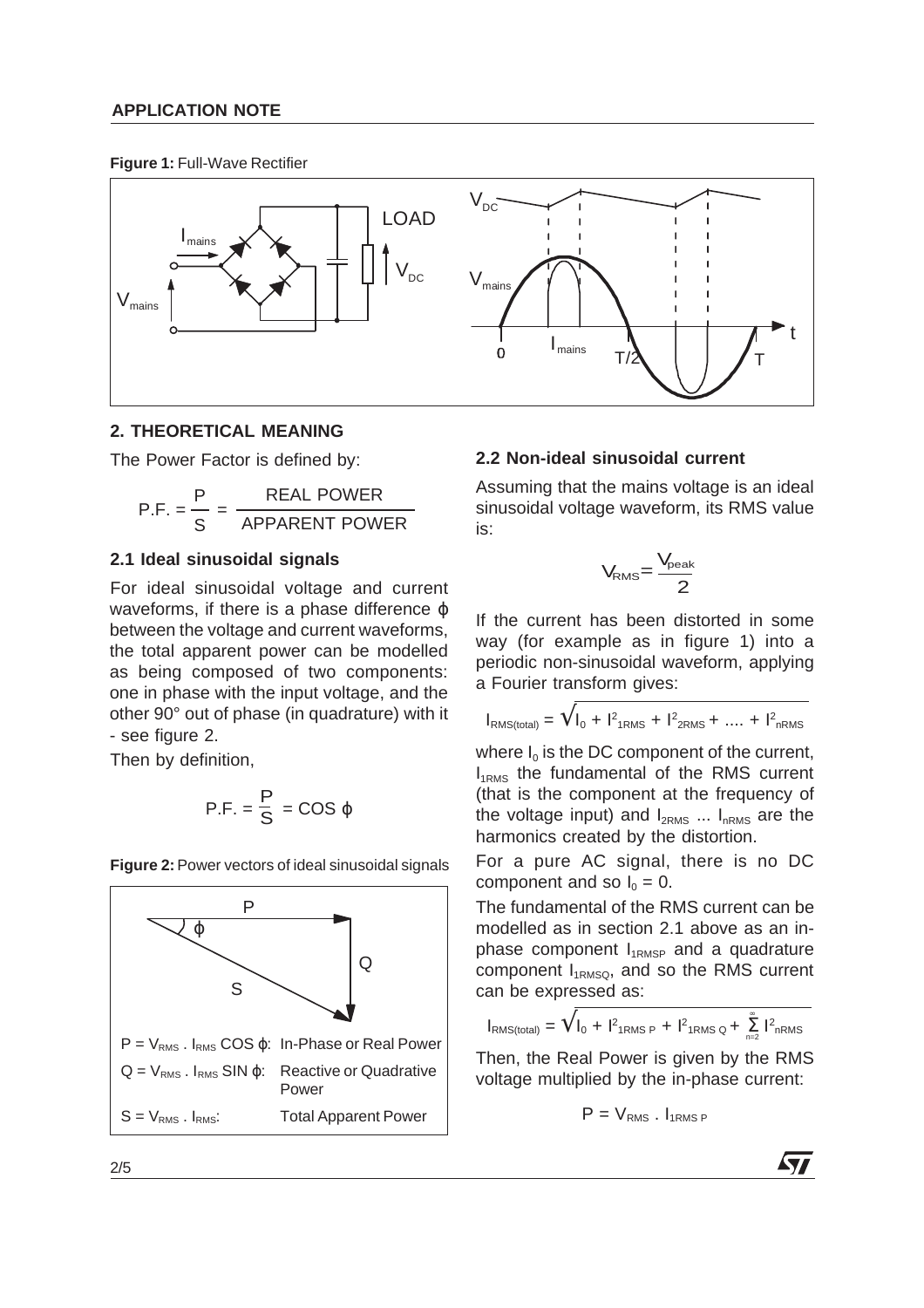As  $\varphi_1$  is the displacement angle between the input voltage and the in-phase component of the fundamental current:

$$
I_{1RMS P} = I_{1RMS} \, COS \, \phi_1
$$

so

 $\sqrt{3}$ 

 $P = V_{RMS}$ .  $I_{RMS}$  COS  $\varphi_1$ 

As the total apparent power is given by:

$$
S = V_{\text{RMS}} \cdot I_{\text{RMS total}}
$$

the Power Factor can be calculated as :

$$
P.F. = \frac{P}{S} = \frac{I_{1 \text{ RMS}} \cdot \text{COS}}{I_{\text{RMS (total)}}}
$$

If the phase angle between  $I_{1RMS}$  and  $I_{RMS (total)}$ is defined as θ:

$$
COS \theta = \frac{I_{1 \text{ RMS}}}{I_{\text{RMS (total)}}}
$$

θ is linked to the harmonic content of the current; as the harmonic content of  $I_{\text{RMS}(total)}$ approaches zero, θ approaches 0 and cos θ approaches 1.

#### **2.3 Summary**

Finally then, the Power Factor can be expressed as:

## **P.F. = COS**  $θ$ **. COS**  $φ_1$

and the representation of the power vectors becomes that shown in figure 3.

 $\varphi_1$  is the "conventional" displacement angle (phase lag) between the voltage and the fundamental component of the current, while θ is the distortion angle caused by the harmonic content of the current.

Both the reactive power, Q, and the distortion power, D, produce extra RMS currents, giving additional losses and reducing the efficiency of the mains supply network.

**P** = Real Power  $= V_{RMS}$ .  $I_{RMS}$ . COS  $\varphi$ **Q** = Reactive Power  $= V_{RMS}$ .  $I_{RMS}$ . SIN  $\varphi$  $S_1$  = Apparent Fundamental Power  $= V_{RMS}$ .  $I_{1RMS}$ **D** = Distortion Power  $= V_{RMS}$  .  $\sqrt{\sum_{n=2}^{\infty} I_{nRMS}^2}$ **S** = TOTAL APPARENT POWER  $=$   $V_{RMS}$ .  $I_{RMS (total)}$ ∞ P Q  $S<sub>1</sub>$  $\varphi_1$ θ D S

**Figure 3:**Power vectors with non-sinusoidal signals.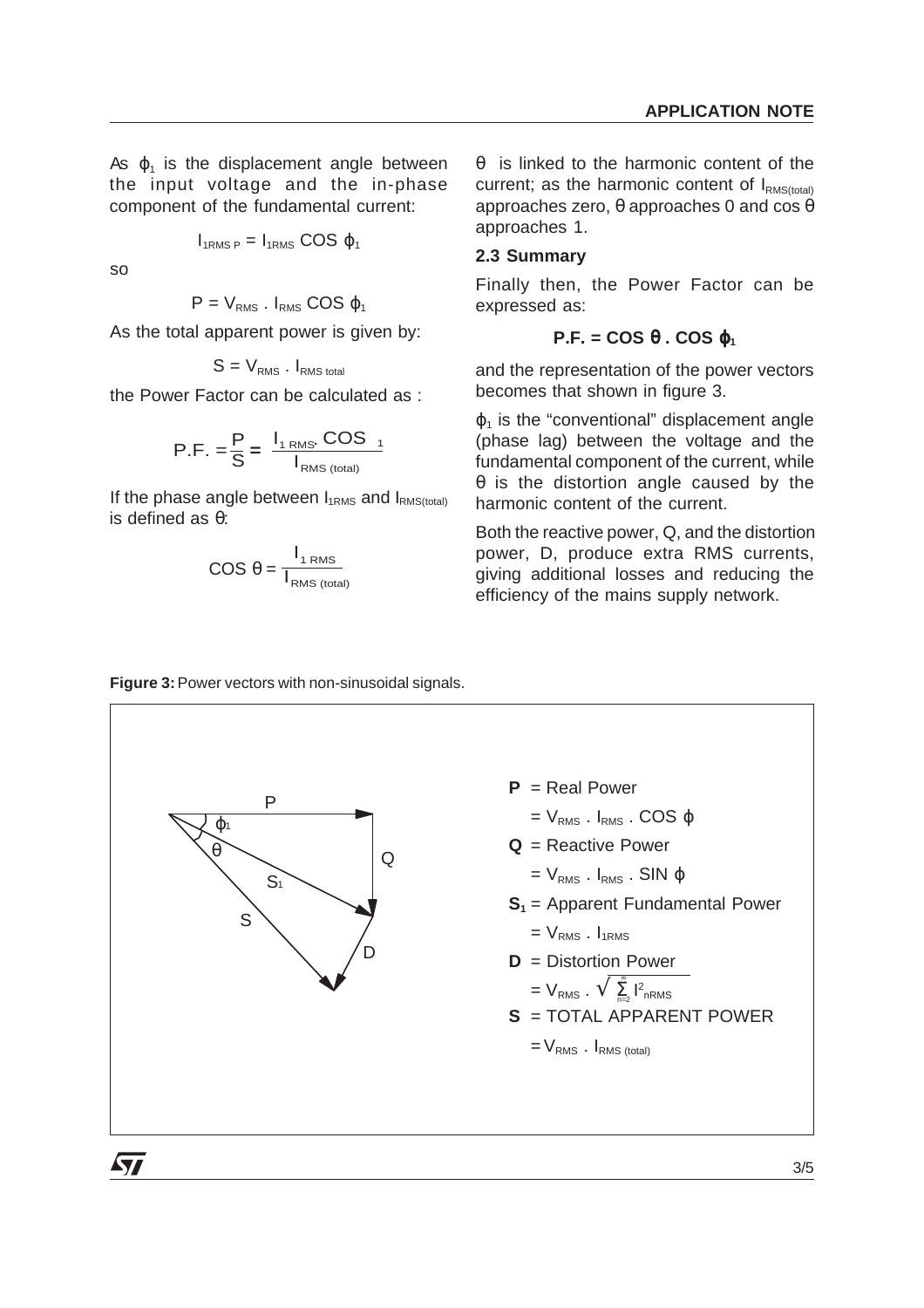Improving the Power Factor means reducing both elements:

 $\varphi_1 \rightarrow 0$  means COS  $\varphi_1 \rightarrow 1$ :

reduction of the phase lag between I and V,

 $\theta \rightarrow 0$  means COS  $\theta \rightarrow 1$ :

reduction of harmonic content of I.

# **3. PRACTICAL IMPLICATIONS OF POWER FACTOR**

# **3.1 Benefits of reduced Power Factor**

Both the user and the electricity supply company can benefit from a reduction in Power Factor. Adding a PFC also reduces the component costs in a downstream converter.

3.1.1 Benefits to the user

At the minimum line voltage  $(85V_{AC})$ , a standard  $115V_{AC}$  wall socket should be able to deliver the nominal 15A to a common load. However, an SMPS without a Power Factor Corrector (PFC), which will typically have a Power Factor of 0.6, reduces the available current to around 9A.

As an example, a single wall socket will supply four 280W computers equipped with PFCs, but only two without.

3.1.2 Benefits to the distribution company

Both the reactive power Q and the distortion power D give rise to extra RMS currents, significantly reducing the efficiency of the mains supply network. This means that the copper distribution wires must be thicker than would otherwise be necessary.

Delivering power at frequencies other than the line frequency (ie the distortion power D) also causes difficulties. The distortion disturbs the zero voltage crossing detection systems, and generates overcurrent in the neutral line and resonant overvoltages.

In Europe, the standard EN 60555 and the international project IEC 555-2 limit the harmonic content of the current of mains supplied equipment.

3.1.3 Reduction of component costs in the downstream converter

For the same output power capability, a conventional converter using an input mains voltage doubler has primary RMS current 1.8 times higher than one employing a PFC regulator. Consequently, if a PFC is used in a system using Power MOSFET switches, the on-resistance  $(R_{DS(ON)})$  of the switches can be up to three times higher than in a system without PFC, allowing significantly cheaper parts to be used.

The size of the converter transformer can be reduced not only because the thickness of the windings is smaller, but also because of the regulation of the DC bulk voltage delivered by the PFC pre-regulator.

The PFC provides an automatic mains selection on a wide range of voltages from  $85V_{AC}$  up to  $265V_{AC}$ . Compared to the conventional doubler front-end section the same hold-up time can be achieved with a bulk storage capacitor 6 times smaller. For example, to achieve a 10ms hold-up time, a 100W converter in doubler operation requires a series combination of two 440µF capacitors without a PFC, but only a single 130µF with.

# **3.2 RFI filter**

However, the size and cost optimisation of the PFC has to take the RFI filter into consideration. A PFC circuit generates more high frequency interference to the mains than a conventional rectifier front-end - see figure 4. Thus the use of a PFC means that additional filtering is required. For this reason, modulation techniques and mode of operation for the PFC have to be carefully adapted to the requirements of the application.